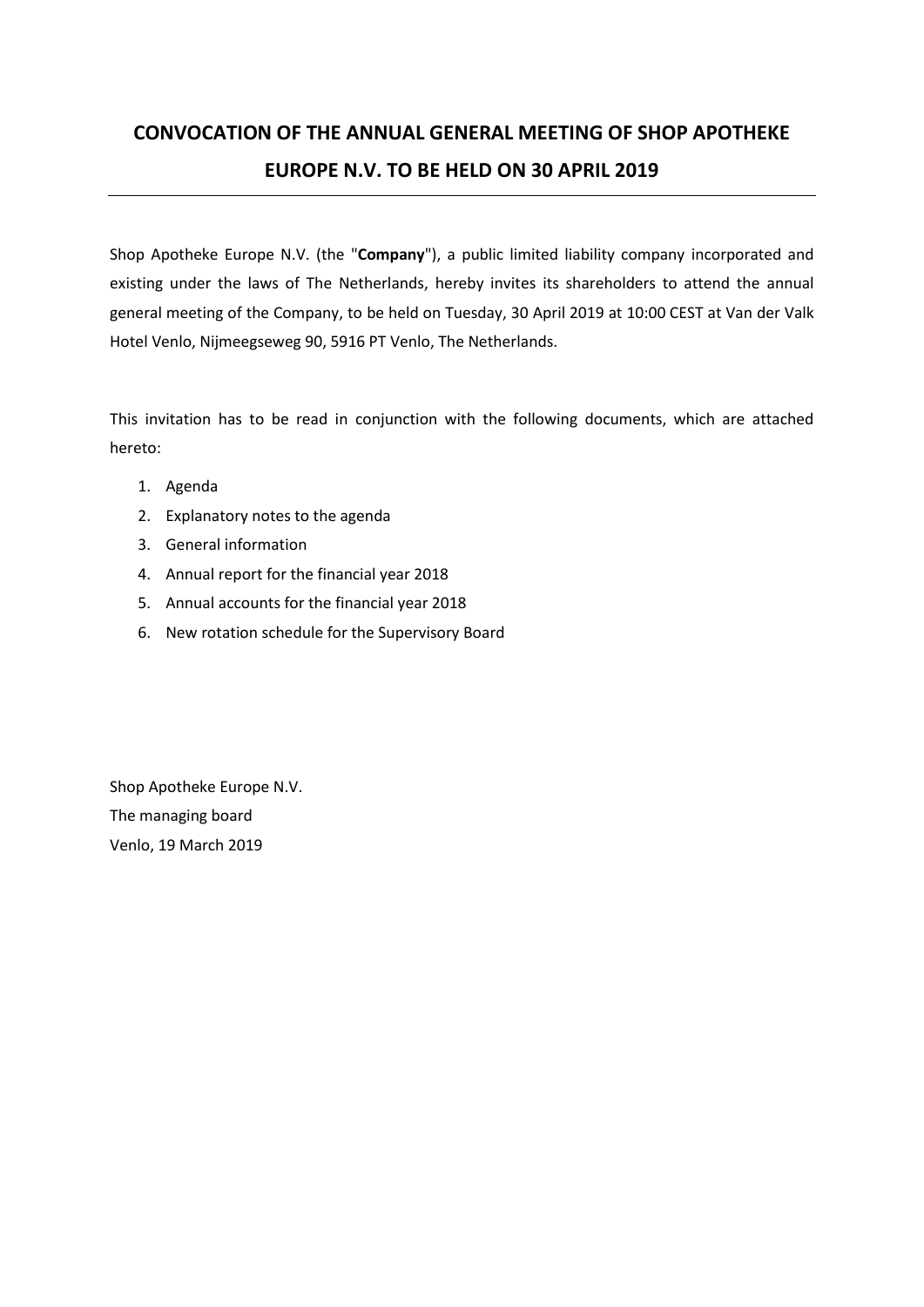### **1. AGENDA**

### 1. **Opening**

### 2. **Report of the Managing Board**

- a. Report of the Managing Board regarding the financial year 2018 (*discussion item*)
- b. Report regarding the outlines of the corporate governance structure and compliance with the Dutch Corporate Governance Code (*discussion item*)

### 3. **2018 annual accounts and dividend**

- a. Implementation of the remuneration policy (*discussion item*)
- b. Explanation by the external auditor of the audit approach in relation to the 2018 annual accounts and the report of the Managing Board (*discussion item*)
- c. Adoption of the annual accounts for the financial year 2018 (*voting item*)
- d. Reservation and dividend policy (*discussion item*)
- e. Proposal to allocate the results of the financial year 2018 (*voting item*)

### 4. **Discharge**

- a. Discharge from liability of all members of the Managing Board for the performance of their duties during the past financial year (*voting item*)
- b. Discharge from liability of all members of the Supervisory Board for the performance of their duties during the past financial year (*voting item*)

### 5. **Appointment of the external auditor**

a. Appointment of the external auditor to audit the annual accounts of the Company for the financial year ending 31 December 2019 (*voting item*)

### 6. **Composition of the Managing Board**

- a. Notice of resignation of Mr. Michael Köhler as a member of the Managing Board (*discussion item*)
- b. Final discharge from liability of Mr. Michael Köhler for the performance of his duties as member of the Managing Board (*voting item*)
- c. Appointment of Mr. Stefan Feltens as a member of the Managing Board (*voting item*)
- d. Approval and ratification of granting stock options to Mr. Stefan Feltens (*voting item*)
- e. Re-appointment of Mr. Dr. Ulrich Wandel as a member of the Managing Board (*voting item*)
- f. Re-appointment of Ms. Theresa Holler as a member of the Managing Board (*voting item*)
- g. Re-appointment of Mr. Stephan Weber as a member of the Managing Board (*voting item*)
- h. Re-appointment of Mr. Marc Fischer as a member of the Managing Board (*voting item*)

### 7. **Composition of the Supervisory Board**

a. Re-appointment of Mr. Jan Pyttel as a member of the Supervisory Board (*voting item*)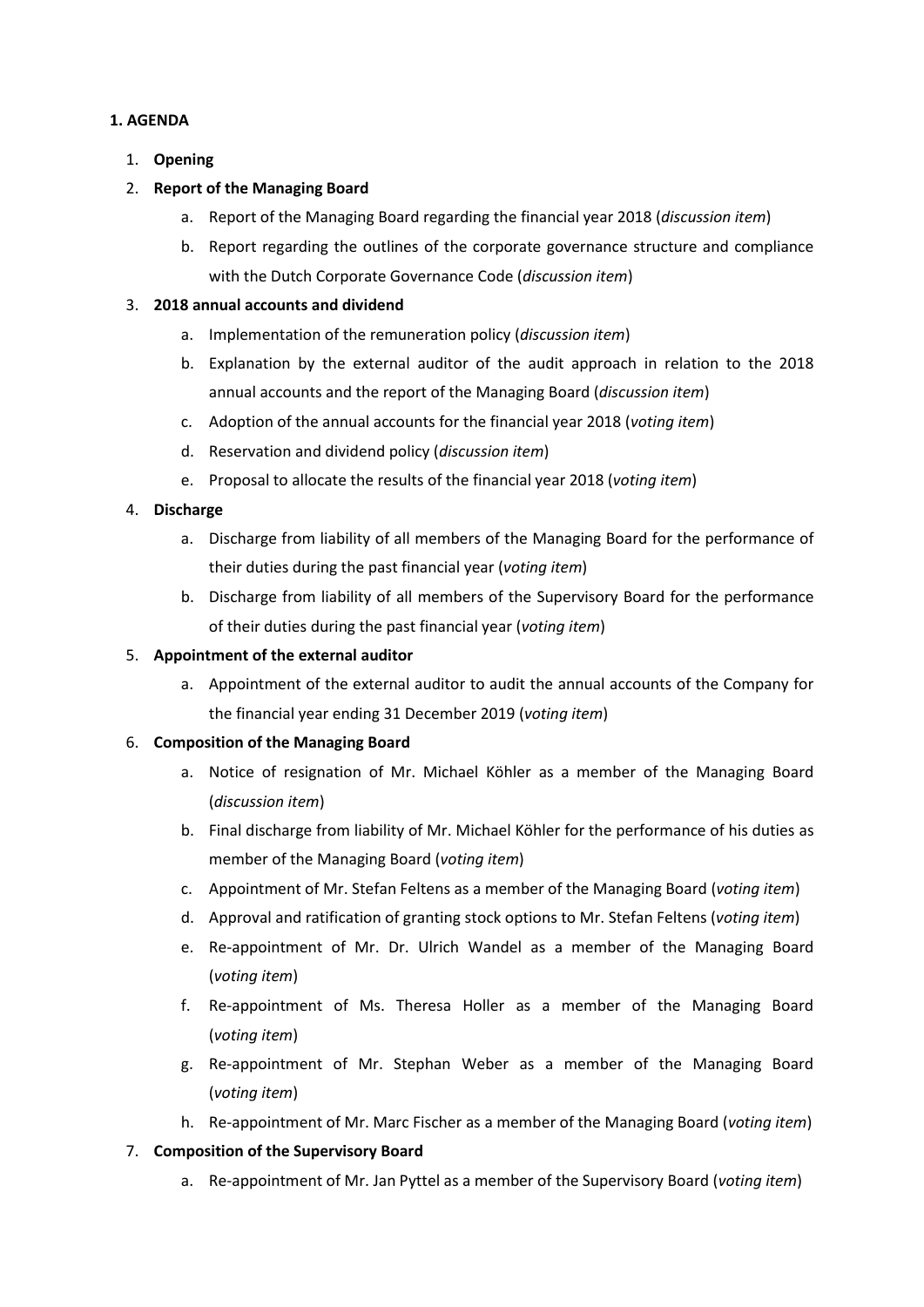- b. Re-appointment of Mr. Björn Söder as a member of the Supervisory Board (*voting item*)
- c. Re-appointment of Mr. Frank Köhler as a member of the Supervisory Board (*voting item*)
- d. Re-appointment of Mr. Jérôme Cochet as a member of the Supervisory Board (*voting item*)

### 8. **Stock options to be granted to employees**

- a. Proposal regarding the granting of rights to acquire shares (stock options) to employees (*voting item*)
- 9. **Designation regarding the issue of shares, the granting of rights to acquire shares and the restriction or exclusion of pre-emptive rights**
	- a. Revocation of the current designation of the Managing Board as the corporate body authorised to issue shares and/or grant rights to acquire shares subject to certain conditions (*voting item*)
	- b. Revocation of the current designation of the Managing Board as the corporate body authorised to restrict or exclude the pre-emptive rights upon the issue of shares and/or the granting of rights to acquire shares as described under agenda item 9.a. subject to certain conditions (*voting item*)
	- c. Designation of the Managing Board as the corporate body authorised to issue shares and/or grant rights to acquire shares subject to certain conditions (*voting item*)
	- d. Designation of the Managing Board as the corporate body authorised to restrict or exclude the pre-emptive rights upon the issue of shares and/or the granting of rights to acquire shares as described under agenda item 9.c. subject to certain conditions (*voting item*)

### 10. **Authorisation to repurchase shares**

a. Prolongation of the authorisation of the Managing Board to repurchase shares in the Company's own share capital (*voting item*)

### 11. **Questions and any other business**

12. **Closing**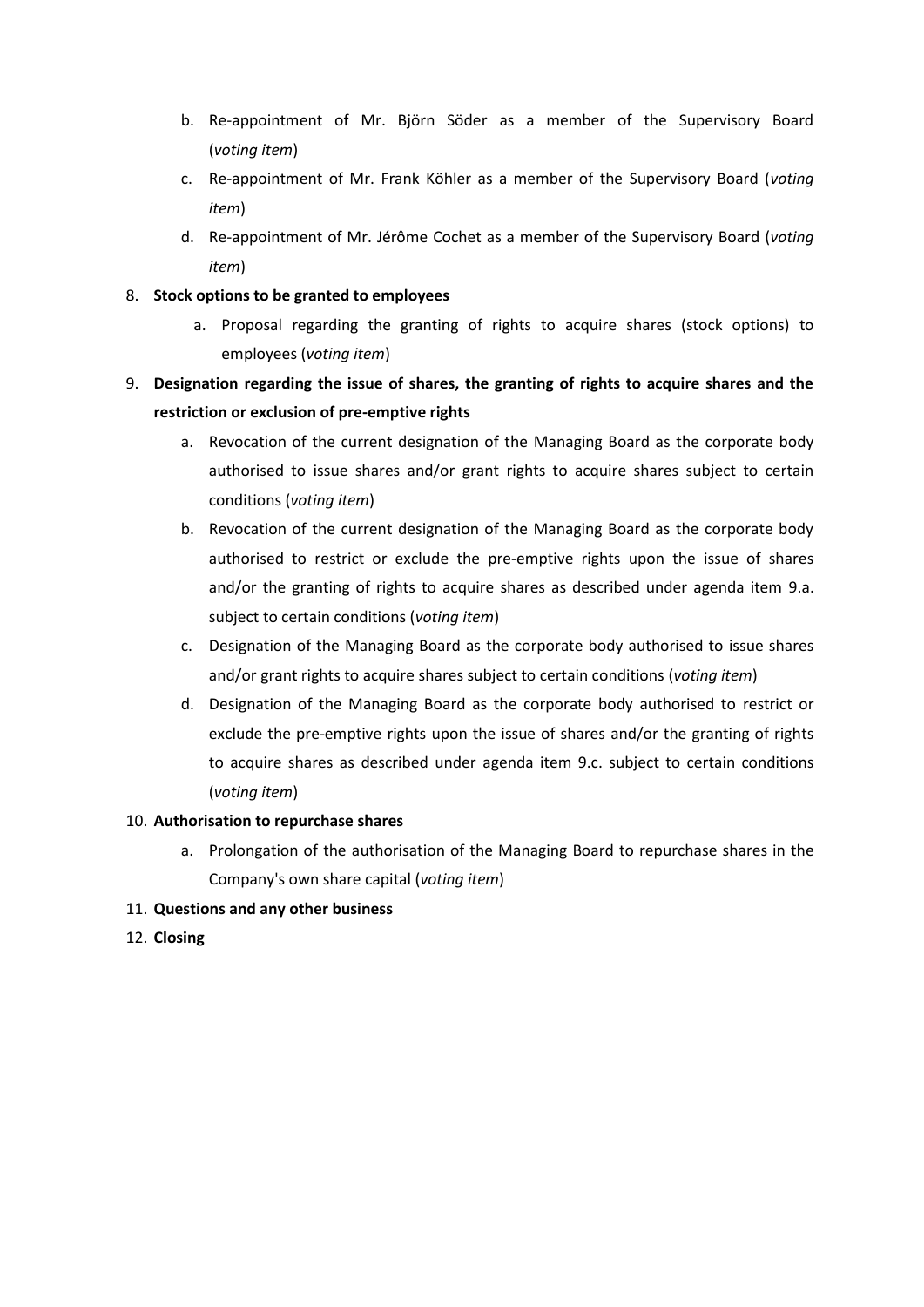#### **2. EXPLANATORY NOTES TO THE AGENDA**

#### **Agenda item 1: Opening**

Opening and announcement by the chairman of the supervisory board of the Company (the "**Supervisory Board**").

### *Report of the Managing Board*

### **Agenda item 2.a.: Report of the Managing Board regarding the financial year 2018 (***discussion item***)**

The managing board of the Company (the "**Managing Board**") will first give a presentation regarding the performance of the Company in 2018 as presented and described in the annual accounts and in the report of the Managing Board for the financial year 2018. The shareholders will then be invited to discuss the annual accounts and the report for the financial year 2018.

## **Agenda item 2.b.: Report regarding the outlines of the corporate governance structure and compliance with the Dutch Corporate Governance Code (***discussion item***)**

A presentation will be given regarding the outlines of the Company's corporate governance structure and its compliance with the Dutch Corporate Governance Code.

### *2018 annual accounts and dividend*

### **Agenda item 3.a.: Implementation of the remuneration policy (***discussion item***)**

The Supervisory Board will give an account of the implementation of the remuneration policy for the Managing Board during the past financial year. A breakdown of the remuneration as referred to in Sections 2:383c up to and including 2:383e of the Dutch Civil Code (*Burgerlijk Wetboek*) is included in the remuneration report in the annual accounts for the financial year 2018.

## **Agenda item 3.b.: Explanation by the external auditor of the audit approach in relation to the 2018 annual accounts and the report of the Managing Board (***discussion item***)**

The external auditor of the Company, BDO Audit & Assurance B.V., will explain the audit approach.

### **Agenda item 3.c.: Adoption of the annual accounts for the financial year 2018 (***voting item***)**

On 27 February 2019, the members of the Managing Board and the Supervisory Board signed the Company's annual accounts for the financial year 2018 drawn up by the Managing Board. BDO Audit & Assurance B.V., the Company's external auditor, has audited the annual accounts for the financial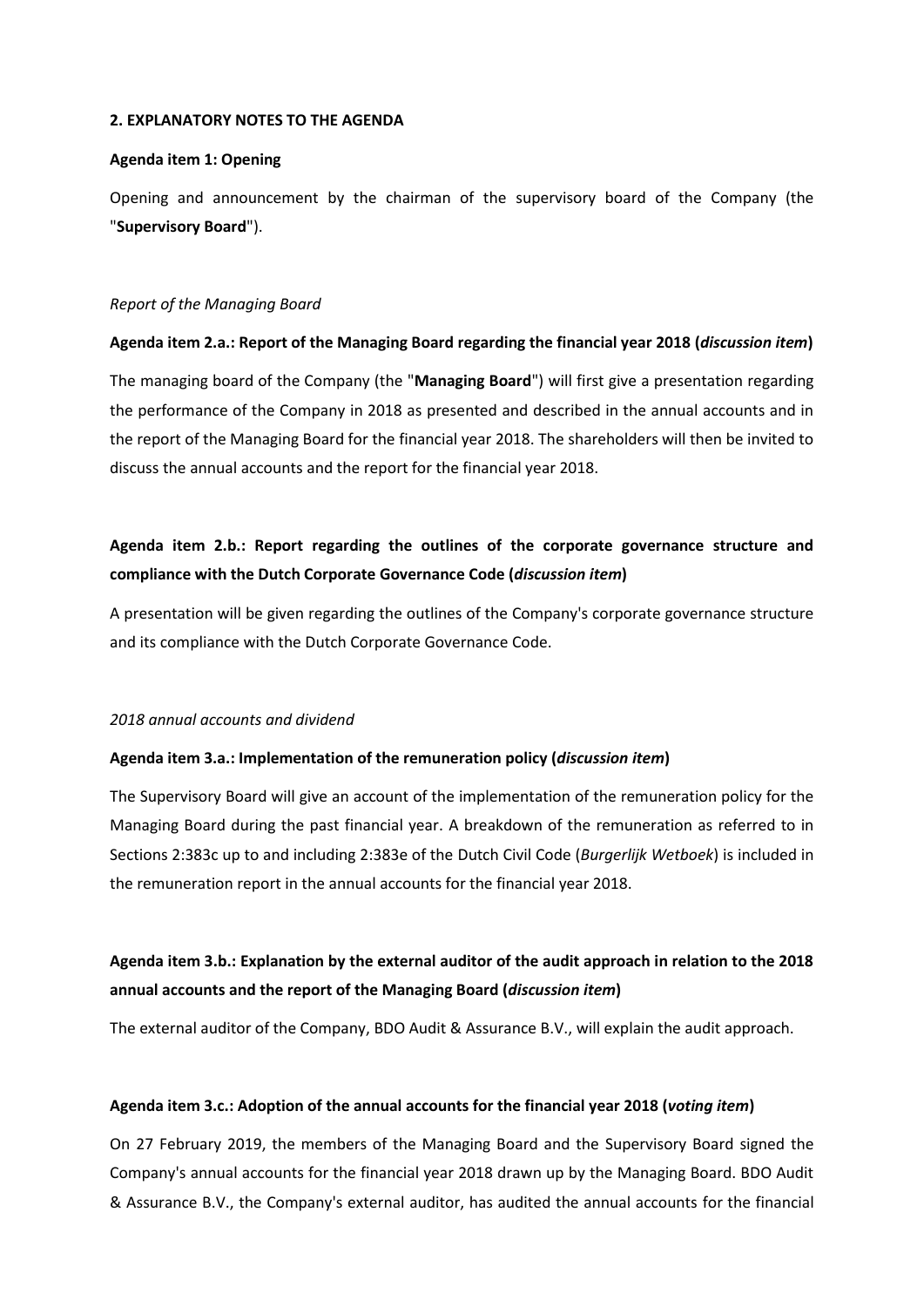year 2018 and has issued an auditor's report with an unqualified opinion thereon, which is included in the annual accounts. The report of the Supervisory Board is also included in the annual accounts for the financial year 2018.

The annual accounts for the financial year 2018 were published on 15 March 2019 and are submitted for adoption by the general meeting in this annual general meeting. It is proposed to adopt the annual accounts for the financial year 2018.

#### **Agenda item 3.d.: Reservation and dividend policy (***discussion item***)**

The Managing Board will give a presentation on the Company's reservation and dividend policy for the financial year 2018. After which the shareholders will be invited to discuss the reservation and dividend policy.

#### **Agenda item 3.e.: Proposal to allocate the results of the financial year 2018 (***voting item***)**

It is proposed by the Managing Board, with the prior approval of the Supervisory Board and in accordance with the Company's reservation and dividend policy, to allocate the results for the financial year 2018 to the Company's accumulated net loss.

#### *Discharge*

## **Agenda item 4.a.: Discharge from liability of all members of the Managing Board for the performance of their duties during the past financial year (***voting item***)**

It is proposed to grant discharge to all members of the Managing Board from liability for their management and conducted policy during the financial year 2018, insofar as the performance of such duties is disclosed in the annual accounts for the financial year 2018 or has otherwise been disclosed to the general meeting.

## **Agenda item 4.b.: Discharge from liability of all members of the Supervisory Board for the performance of their duties during the past financial year (***voting item***)**

It is also proposed to grant discharge to all members of the Supervisory Board from liability for their supervision on the (policies of the) Managing Board and the general course of affairs of the Company and its affiliated business during the financial year 2018, insofar as the performance of such duties is disclosed in the annual accounts for the financial year 2018 or has otherwise been disclosed to the general meeting.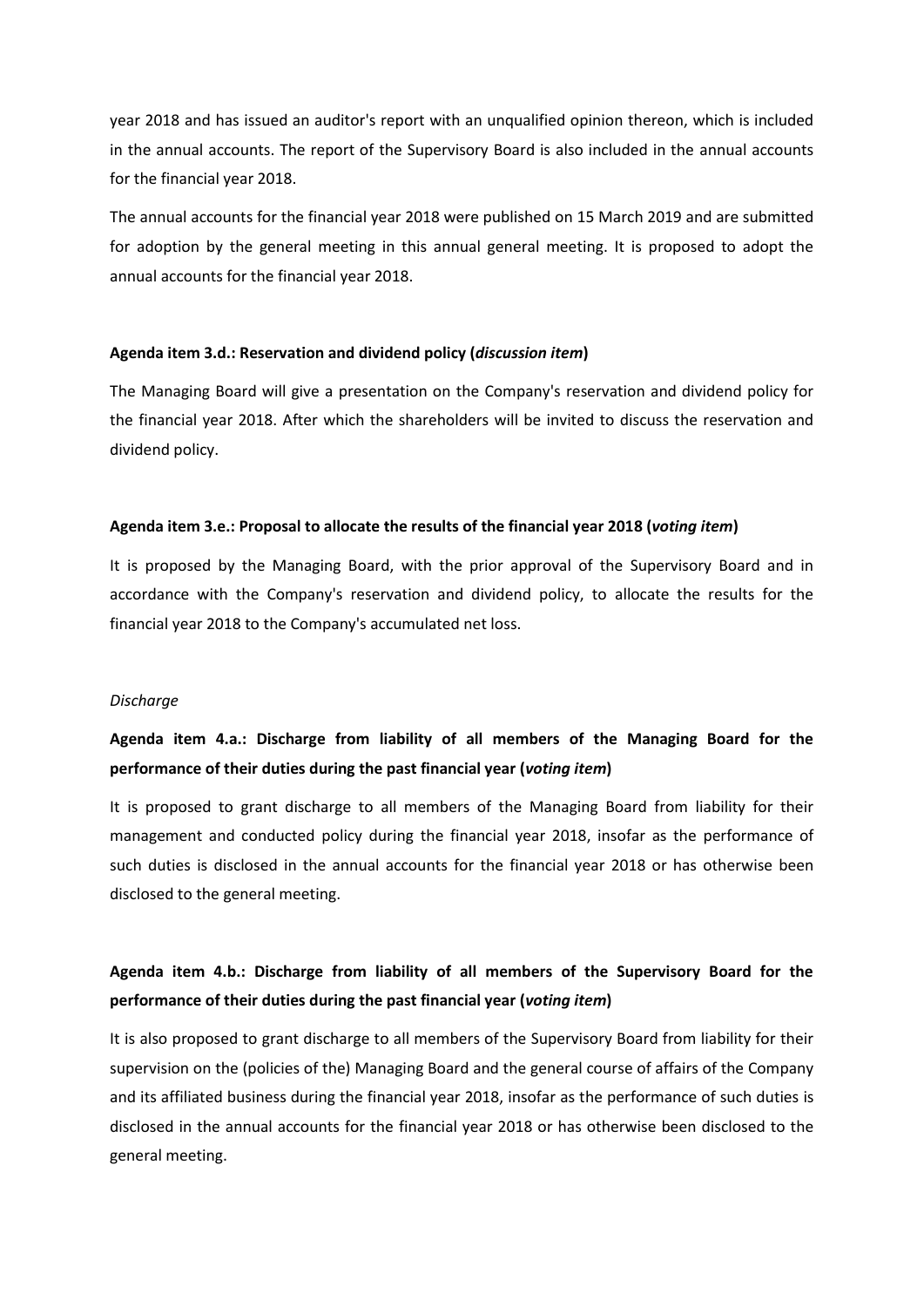#### *Appointment of the external auditor*

### **Agenda item 5: Appointment of the external auditor to audit the annual accounts of the Company for the financial year ending 31 December 2019 (***voting item***)**

In accordance with article 27 of the articles of association of the Company (the "**Articles of Association**"), it is proposed to grant an instruction to an external auditor to audit the annual accounts of the Company for the financial year ending 31 December 2019.

#### *Composition of the Managing Board*

## **Agenda item 6.a.: Notice of resignation of Mr. Michael Köhler as a member of the Managing Board (***discussion item***)**

As announced on 17 September 2018, Mr. Michael Köhler has stepped down and resigned as member of the Managing Board after being with the Company for 17 years. His resignation took effect as per 31 December 2018. Mr. Köhler will continue to actively support the Company as a consultant.

## **Agenda item 6.b.: Final discharge from liability of Mr. Michael Köhler for the performance of his duties as member of the Managing Board (***voting item***)**

It is proposed to grant final discharge to Mr. Michael Köhler from liability for the management performed by him up to and including 31 December 2018, insofar as the performance of such duties has been disclosed to the general meeting.

## **Agenda item 6.c.: Appointment of Mr. Stefan Feltens as a member of the Managing Board (***voting item***)**

In accordance with article 14 of the Articles of Association, the Supervisory Board has nominated Mr. Stefan Feltens to be appointed as a member of the Managing Board and to serve as Chief Executive Officer of the Company. The proposed appointment is for a four-year term ending at the close of the annual general meeting to be held in 2023.

Mr. Feltens (54) has many years of international experience in the pharmaceutical industry and until recently worked as Chief Financial Officer for Teva Global Operations, a division of the world's leading generics company, Teva Pharmaceuticals Industries Ltd., with annual sales of USD 20 billion. He is familiar with the Company's online pharmacy business.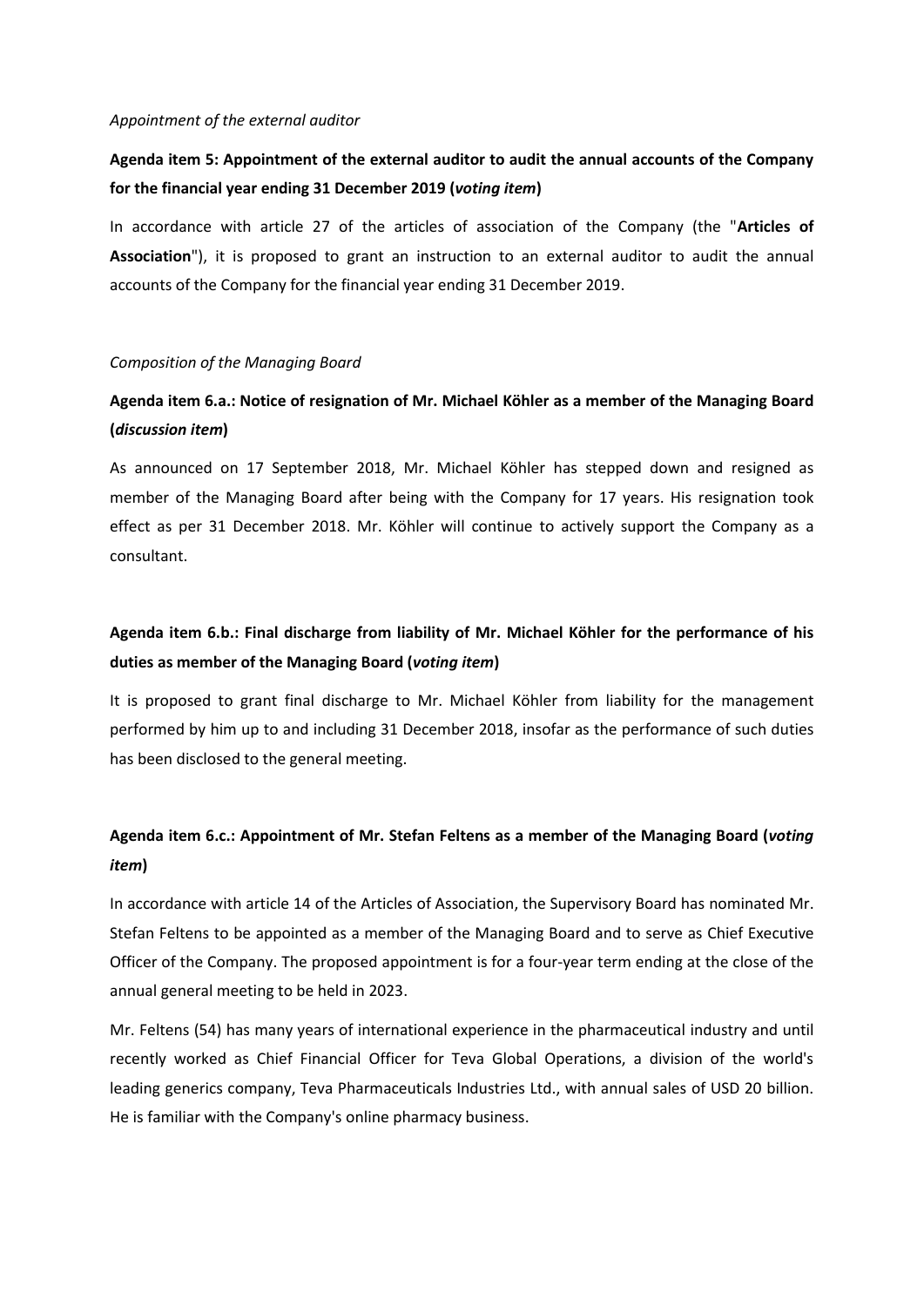Mr. Feltens complies with the provisions of Section 2:132a of the Dutch Civil Code limiting the number of supervisory positions that may be held by managing board members of certain large companies within the meaning of such provisions.

The remuneration policy for the Managing Board as adopted by the annual general meeting held on 26 April 2018 (the "**Remuneration Policy**") will also apply to Mr. Feltens. The employment agreement of Mr. Feltens with Shop Apotheke Service B.V. and the remuneration of Mr. Feltens determined therein have been determined by the Supervisory Board in accordance with the Remuneration Policy.

The main elements of the employment agreement of Mr. Feltens were made available on the Company's website in the section Investor Relations/General Meeting/Annual General Meeting 2019 prior to the notice convening this annual general meeting in accordance with best practice provision 3.4.2 of the Dutch Corporate Governance Code.

## **Agenda item 6.d.: Approval and ratification of granting stock options to Mr. Stefan Feltens (***voting item***)**

Further to the management and employee stock option plan as adopted by the annual general meeting held on 26 April 2018 (the "**2018 Stock Option Plan**"), the Company granted 35,000 stock options to Mr. Feltens before he became the Chief Executive Officer of the Company.

It is proposed to approve and ratify the granting of the 35,000 stock options to Mr. Feltens.

## **Agenda item 6.e.: Re-appointment of Mr. Dr. Ulrich Wandel as a member of the Managing Board (***voting item***)**

Mr. Dr. Ulrich Wandel was appointed as a member of the Managing Board with effect as per 30 September 2015. His first four-year term expires after this annual general meeting, on 29 September 2019.

In accordance with the article 14 of the Articles of Association, the Supervisory Board nominates Mr. Dr. Wandel to be re-appointed as a member of the Managing Board for a new one-year term ending at the close of the annual general meeting to be held in 2020. If re-appointed, Mr. Dr. Wandel will continue to fulfil the role of Chief Financial Officer of the Company.

Mr. Dr. Wandel's terms of employment are in accordance with the Remuneration Policy. The main elements of the employment agreement of Mr. Dr. Wandel with Shop Apotheke Service B.V. were made available on the Company's website in the section Investor Relations/General Meeting/Annual General Meeting 2019 prior to the notice convening this annual general meeting in accordance with best practice provision 3.4.2 of the Dutch Corporate Governance Code.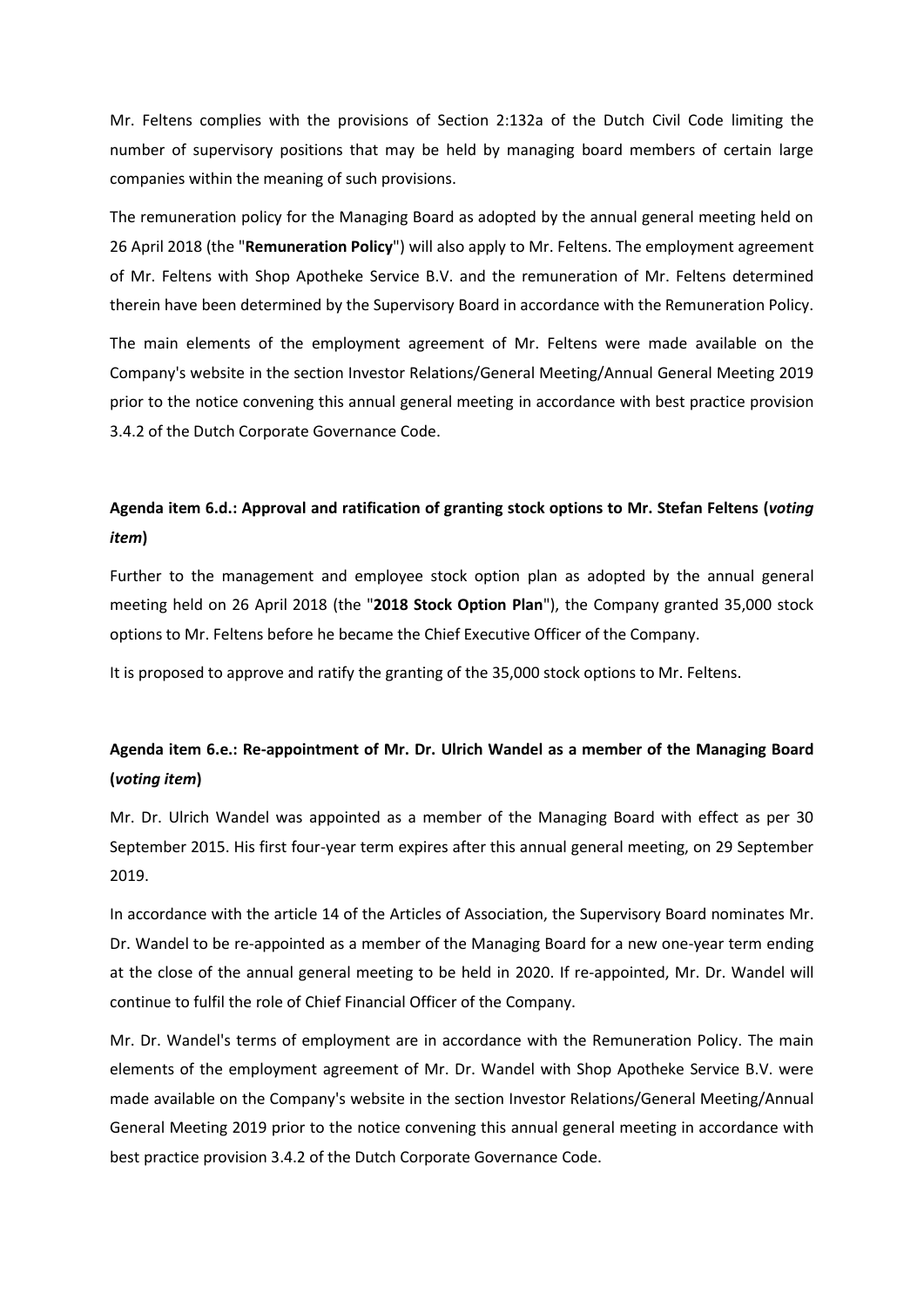## **Agenda item 6.f.: Re-appointment of Ms. Theresa Holler as a member of the Managing Board (***voting item***)**

Ms. Theresa Holler was appointed as a member of the Managing Board with effect as per 30 September 2015. Her first four-year term expires after this annual general meeting, on 29 September 2019.

In accordance with the article 14 of the Articles of Association, the Supervisory Board nominates Ms. Holler to be re-appointed as a member of the Managing Board for a new four-year term ending at the close of the annual general meeting to be held in 2023. If re-appointed, Ms. Holler will continue to fulfil the role of Chief Operating Officer of the Company.

Ms. Holler's terms of employment are in accordance with the Remuneration Policy. The main elements of the employment agreement of Ms. Holler with Shop Apotheke B.V. were made available on the Company's website in the section Investor Relations/General Meeting/Annual General Meeting 2019 prior to the notice convening this annual general meeting in accordance with best practice provision 3.4.2 of the Dutch Corporate Governance Code.

## **Agenda item 6.g.: Re-appointment of Mr. Stephan Weber as a member of the Managing Board (***voting item***)**

Mr. Stephan Weber was appointed as a member of the Managing Board with effect as per 30 September 2015. His first four-year term expires after this annual general meeting, on 29 September 2019.

In accordance with the article 14 of the Articles of Association, the Supervisory Board nominates Mr. Weber to be re-appointed as a member of the Managing Board for a new four-year term ending at the close of the annual general meeting to be held in 2023. If re-appointed, Mr. Weber will continue to fulfil the roles of Chief Marketing Officer of the Company and Deputy Chief Executive Officer of the Company.

Mr. Weber's terms of employment are in accordance with the Remuneration Policy. The main elements of the employment agreement of Mr. Weber with Shop Apotheke Service B.V. were made available on the Company's website in the section Investor Relations/General Meeting/Annual General Meeting 2019 prior to the notice convening this annual general meeting in accordance with best practice provision 3.4.2 of the Dutch Corporate Governance Code.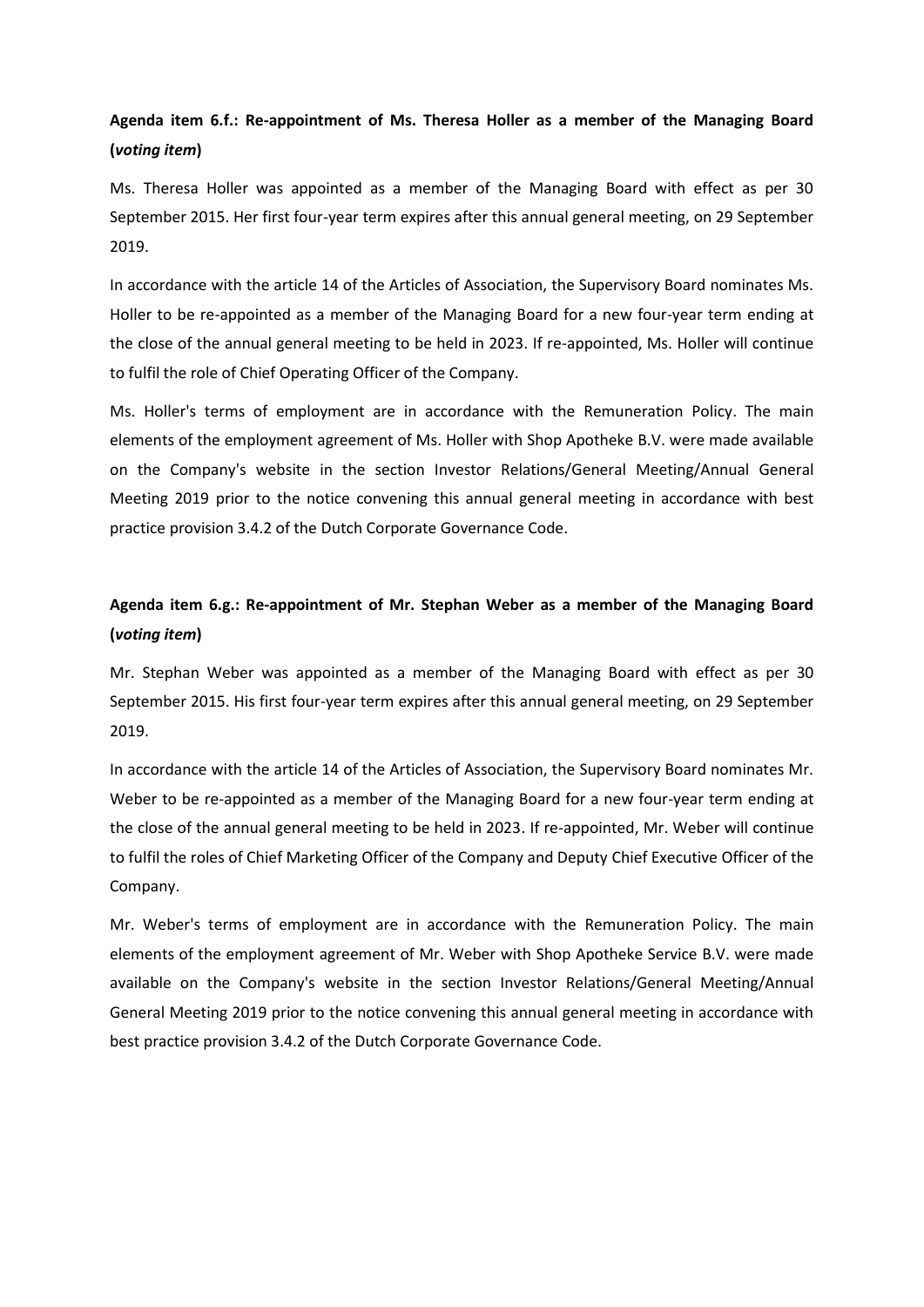## **Agenda item 6.h.: Re-appointment of Mr. Marc Fischer as a member of the Managing Board (***voting item***)**

Mr. Marc Fischer was appointed as a member of the Managing Board with effect as per 30 September 2015. His first four-year term expires after this annual general meeting, on 29 September 2019.

In accordance with the article 14 of the Articles of Association, the Supervisory Board nominates Mr. Fischer to be re-appointed as a member of the Managing Board for a new four-year term ending at the close of the annual general meeting to be held in 2023. If re-appointed, Mr. Fischer will continue to fulfil the roles of Chief Information Officer of the Company.

Mr. Fischer's terms of employment are in accordance with the Remuneration Policy. The main elements of the employment agreement of Mr. Fischer with Shop Apotheke Service B.V. were made available on the Company's website in the section Investor Relations/General Meeting/Annual General Meeting 2019 prior to the notice convening this annual general meeting in accordance with best practice provision 3.4.2 of the Dutch Corporate Governance Code.

### *Composition of the Supervisory Board*

## **Agenda item 7.a.: Re-appointment of Mr. Jan Pyttel as a member of the Supervisory Board (***voting item***)**

In accordance with the article 20 of the Articles of Association, the Supervisory Board nominates Mr. Jan Pyttel to be re-appointed as a member of the Supervisory Board for a new two-year term ending at the close of the annual general meeting to be held in 2021.

Mr. Pyttel has been a member of the Supervisory Board since 23 September 2016. He is considered to be independent in the sense of best practice provision 2.1.8 of the Dutch Corporate Governance Code.

The personal details of Mr. Pyttel as referred to in article 20.5 of the Articles of Association and in Section 2:142 paragraph 3 of the Dutch Civil Code and the motivation for his nomination are as follows:

| <b>Name</b>                 | Jan Claudius Pyttel                                           |
|-----------------------------|---------------------------------------------------------------|
| Age (as at the date hereof) | 53 (born on 4 October 1965)                                   |
| (Prior) relevant positions  | Current positions:                                            |
|                             | managing director of Iberia Industry<br>٠<br>Capital Group SA |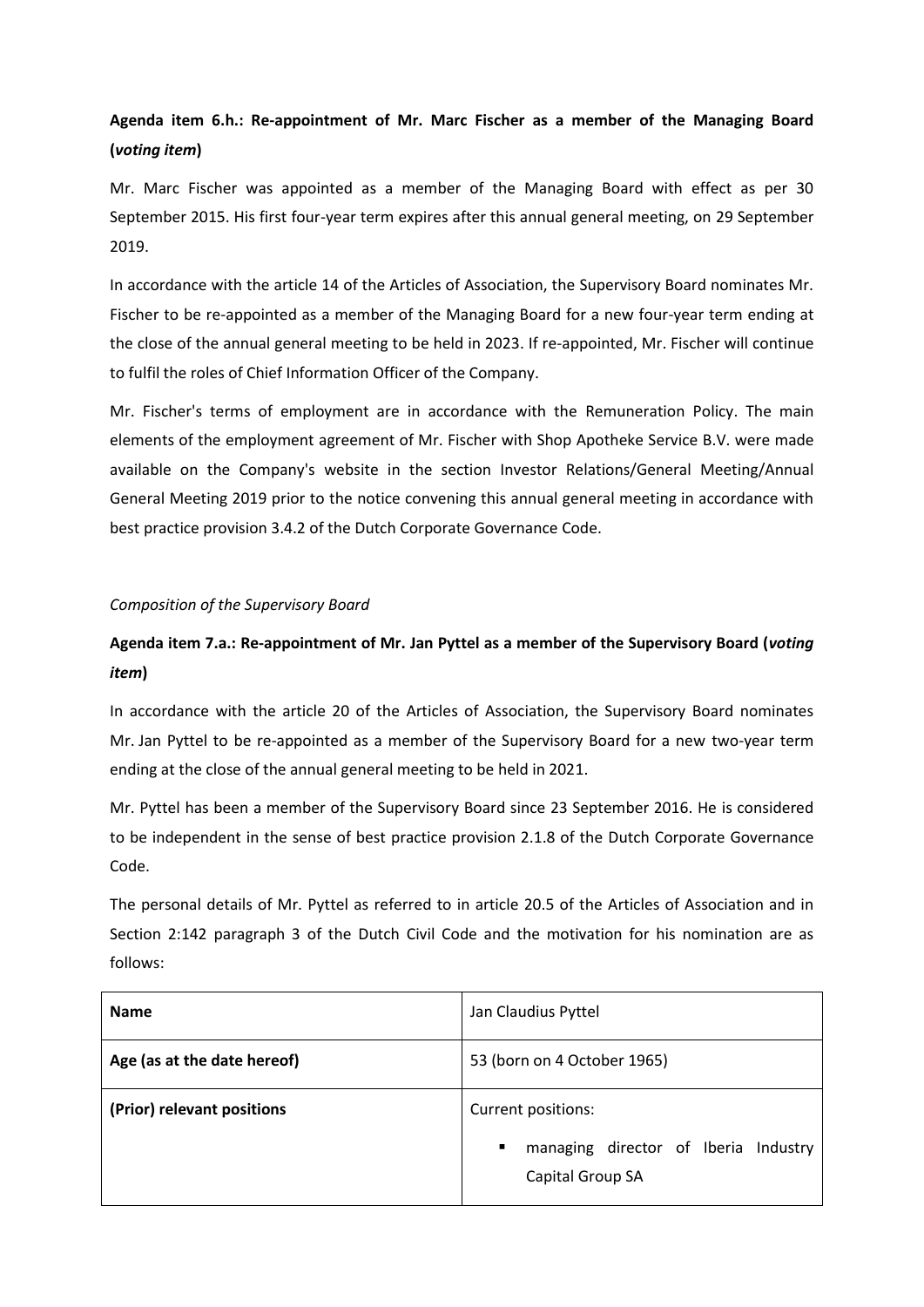|                                               | Prior positions:                                                                                                                                                                                                                                                                                               |
|-----------------------------------------------|----------------------------------------------------------------------------------------------------------------------------------------------------------------------------------------------------------------------------------------------------------------------------------------------------------------|
|                                               | board member of Bavaria Industries<br>Group AG                                                                                                                                                                                                                                                                 |
| (Prior) relevant supervisory board positions  | Member of the supervisory board of:                                                                                                                                                                                                                                                                            |
|                                               | N/A<br>٠                                                                                                                                                                                                                                                                                                       |
| Shares in the Company (as at the date hereof) | Mr. Pyttel holds 313,184 of shares in the share<br>capital of the Company                                                                                                                                                                                                                                      |
| <b>Motivation</b>                             | been nominated for re-<br>Mr.<br>Pyttel<br>has<br>appointment on account of his experience as<br>chairman of the Supervisory Board.<br>Given the current composition of the Supervisory<br>Board, the re-appointment of Mr. Pyttel provides<br>diversity in terms of background of professional<br>experience. |

## **Agenda item 7.b.: Re-appointment of Mr. Björn Söder as a member of the Supervisory Board (***voting item***)**

In accordance with the article 20 of the Articles of Association, the Supervisory Board nominates Mr. Björn Söder to be re-appointed as a member of the Supervisory Board for a new four-year term ending at the close of the annual general meeting to be held in 2023.

Mr. Söder has been a member of the Supervisory Board since 23 September 2016. He is considered to be independent in the sense of best practice provision 2.1.8 of the Dutch Corporate Governance Code.

The personal details of Mr. Söder as referred to in article 20.5 of the Articles of Association and in Section 2:142 paragraph 3 of the Dutch Civil Code and the motivation for his nomination are as follows:

| <b>Name</b>                 | Dr. Björn Hendrik Söder                                 |
|-----------------------------|---------------------------------------------------------|
| Age (as at the date hereof) | 46 (born on 12 November 1972)                           |
| (Prior) relevant positions  | Current positions:                                      |
|                             | managing director of Parklane Capital<br>$\blacksquare$ |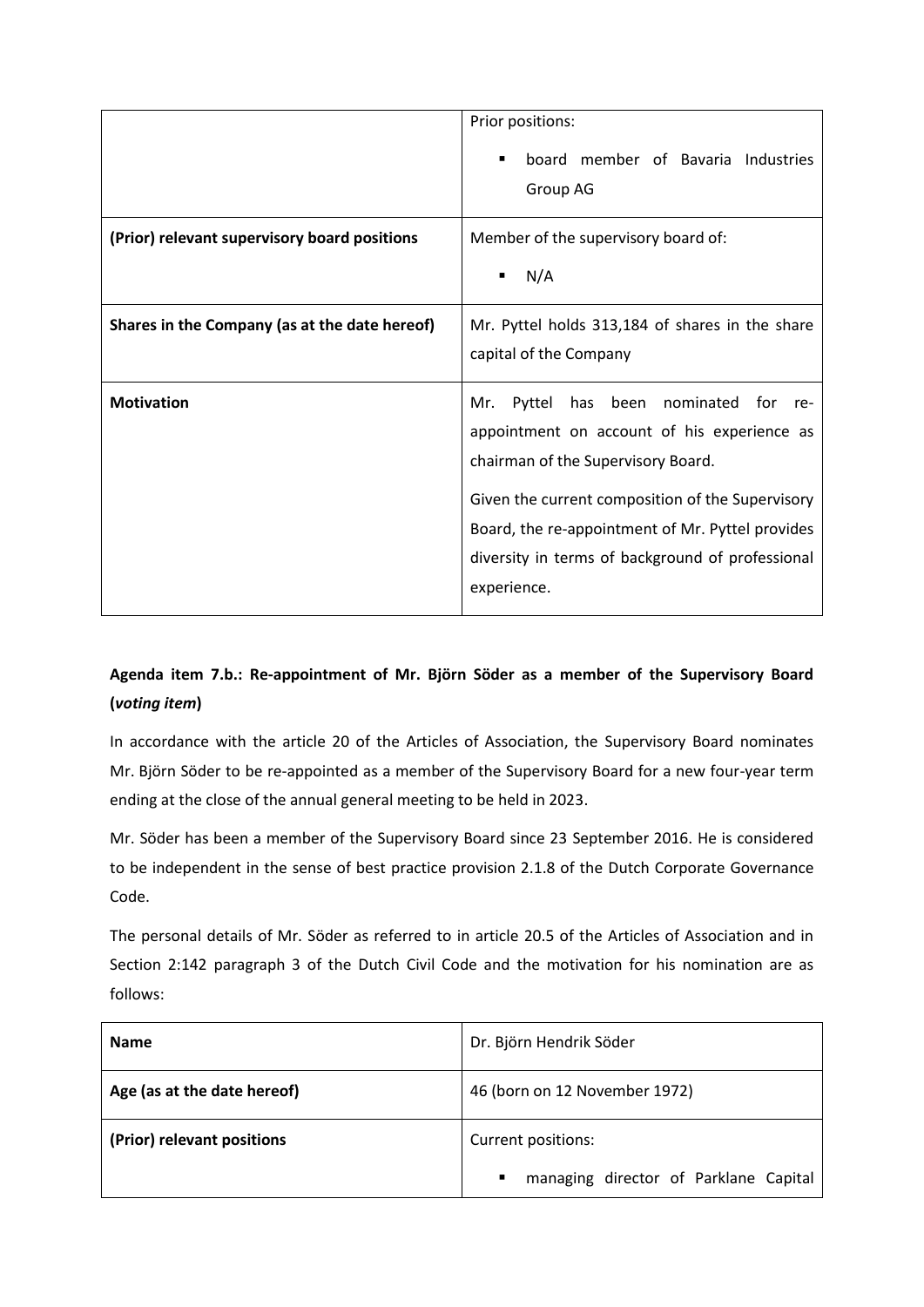|                                               | Beteiligungsberatung GmbH                              |
|-----------------------------------------------|--------------------------------------------------------|
|                                               | managing director of Parklane Capital<br>٠             |
|                                               | Verwaltungsgesellschaft mbH                            |
|                                               | Prior positions:                                       |
|                                               |                                                        |
|                                               | managing director of Mail Response                     |
|                                               | Services GmbH                                          |
|                                               |                                                        |
| (Prior) relevant supervisory board positions  | Member of the supervisory board of:                    |
|                                               | member of the supervisory board of                     |
|                                               | Pflegezeit AG (until 2018)                             |
|                                               |                                                        |
|                                               |                                                        |
| Shares in the Company (as at the date hereof) | Mr. Söder holds 1,355 of shares in the share           |
|                                               | capital of the Company                                 |
|                                               |                                                        |
| <b>Motivation</b>                             | Söder<br>has<br>nominated<br>Mr.<br>been<br>for<br>re- |
|                                               | appointment on account of his experience as            |
|                                               | vice-chairman of the Supervisory Board and audit       |
|                                               | committee member.                                      |
|                                               |                                                        |
|                                               | Given the current composition of the Supervisory       |
|                                               | Board, the re-appointment of Mr. Söder provides        |
|                                               | diversity in terms of background of professional       |
|                                               | experience.                                            |

## **Agenda item 7.c.: Re-appointment of Mr. Frank Köhler as a member of the Supervisory Board (***voting item***)**

In accordance with the article 20 of the Articles of Association, the Supervisory Board nominates Mr. Frank Köhler to be re-appointed as a member of the Supervisory Board for a new four-year term ending at the close of the annual general meeting to be held in 2023.

Mr. Köhler has been a member of the Supervisory Board since 23 September 2016. Mr. Frank Köhler and Mr. Michael Köhler are brothers and Mr. Michael Köhler was a member of the Managing Board until 31 December 2018, and for this reason Mr. Frank Köhler is not considered to be independent in the sense of best practice provision 2.1.8 of the Dutch Corporate Governance Code. As explained in the corporate governance section of the report of the Supervisory Board for the financial year 2018, the Company deviates from best practice provision 2.1.8 of the Dutch Corporate Governance Code in relation to members of the Supervisory Board.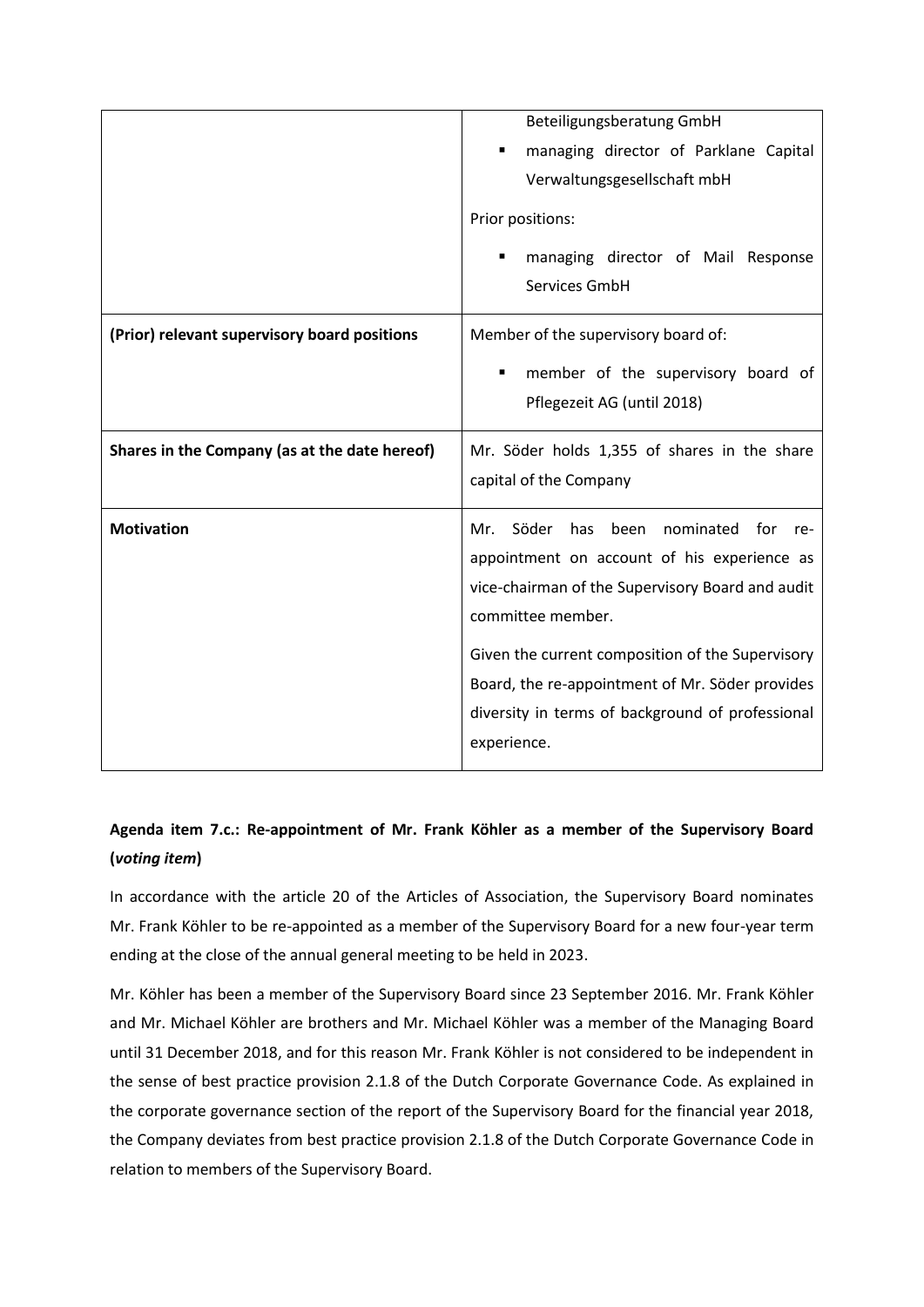The personal details of Mr. Köhler as referred to in article 20.5 of the Articles of Association and in Section 2:142 paragraph 3 of the Dutch Civil Code and the motivation for his nomination are as follows:

| <b>Name</b>                                   | Frank Roland Walter Köhler                                                                                                                                                                                                                                                                                       |
|-----------------------------------------------|------------------------------------------------------------------------------------------------------------------------------------------------------------------------------------------------------------------------------------------------------------------------------------------------------------------|
| Age (as at the date hereof)                   | 54 (born on 9 May 1964)                                                                                                                                                                                                                                                                                          |
| (Prior) relevant positions                    | Current positions:<br>director of Humiecki<br>managing<br>&<br><b>Graef GmbH</b><br>Prior positions:<br>co-owner and director Aroma Company<br>Köhler, Frank und Weckesser, Frank GbR<br>director Aroma Beauty<br>$\blacksquare$                                                                                 |
| (Prior) relevant supervisory board positions  | Member of the supervisory board of:<br>Vita34 AG                                                                                                                                                                                                                                                                 |
| Shares in the Company (as at the date hereof) | Mr. Köhler holds 321,351 of shares in the share<br>capital of the Company                                                                                                                                                                                                                                        |
| <b>Motivation</b>                             | Köhler<br>nominated for<br>Mr.<br>has<br>been<br>re-<br>appointment on account of his experience as<br>member of the audit committee.<br>Given the current composition of the Supervisory<br>Board, the re-appointment of Mr. Köhler<br>provides diversity in terms of background of<br>professional experience. |

## **Agenda item 7.d.: Re-appointment of Mr. Jérôme Cochet as a member of the Supervisory Board (***voting item***)**

In accordance with the article 20 of the Articles of Association, the Supervisory Board nominates Mr. Jérôme Cochet to be re-appointed as a member of the Supervisory Board for a new four-year term ending at the close of the annual general meeting to be held in 2023.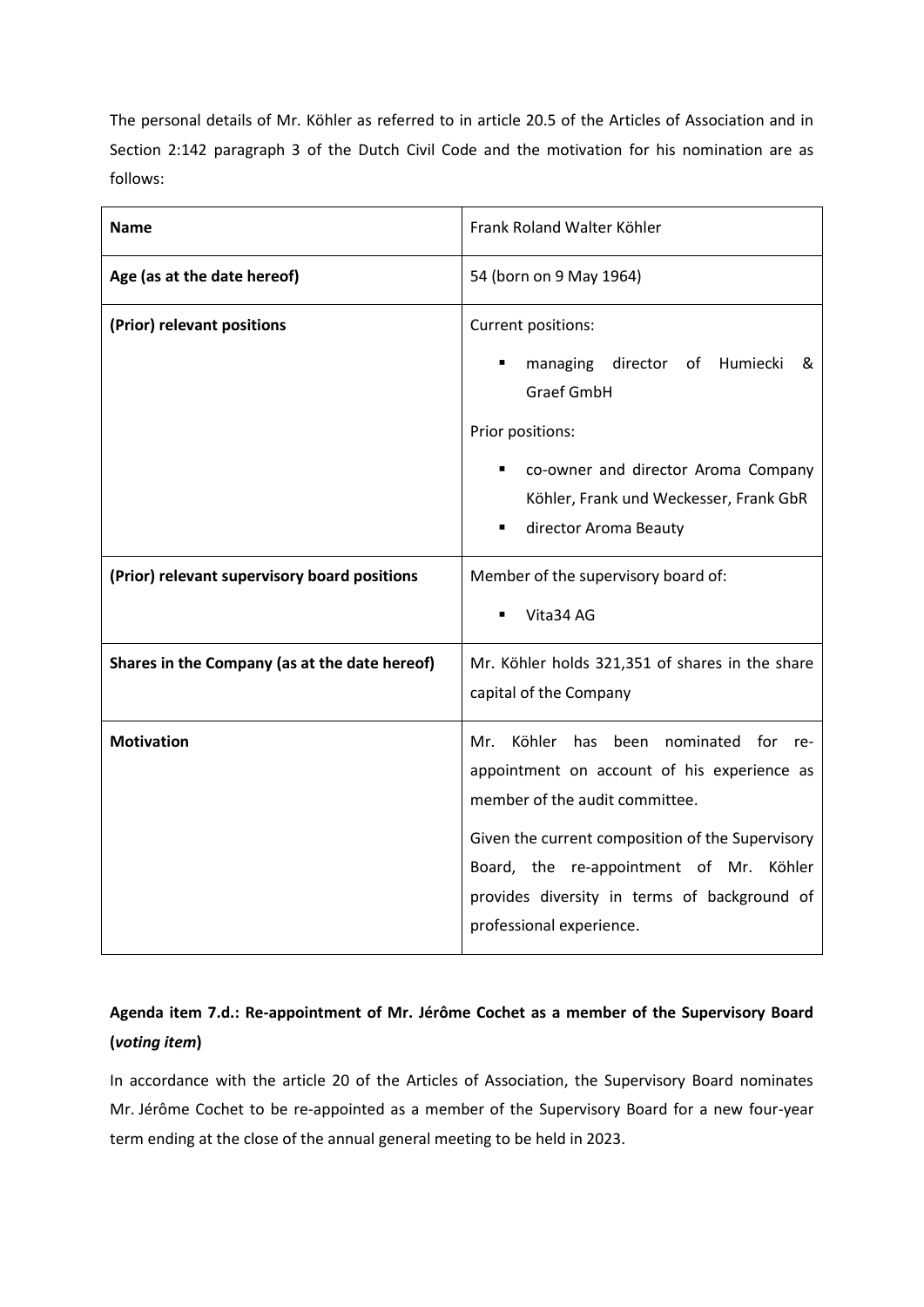Mr. Cochet has been a member of the Supervisory Board since 23 September 2016. He is considered to be independent in the sense of best practice provision 2.1.8 of the Dutch Corporate Governance Code.

The personal details of Mr. Cochet as referred to in article 20.5 of the Articles of Association and in Section 2:142 paragraph 3 of the Dutch Civil Code and the motivation for his nomination are as follows:

| <b>Name</b>                                   | Jérôme Cochet                                                                                                                                                                                                                                                                                                                                          |
|-----------------------------------------------|--------------------------------------------------------------------------------------------------------------------------------------------------------------------------------------------------------------------------------------------------------------------------------------------------------------------------------------------------------|
| Age (as at the date hereof)                   | 40 (born on 13 May 1978)                                                                                                                                                                                                                                                                                                                               |
| (Prior) relevant positions                    | Current positions:<br>managing director of Vinel UG (limited<br>$\blacksquare$<br>liability)<br>director<br>of<br>Monte<br>managing<br>Cevedale UG (limited liability)<br>global managing director of dunnhumby<br>Limited<br>Prior positions:<br>managing director of Zalando Media<br>٠<br><b>Solutions GmbH</b><br>managing director of Zalando SAS |
| (Prior) relevant supervisory board positions  | Member of the supervisory board of:<br>N/A<br>п                                                                                                                                                                                                                                                                                                        |
| Shares in the Company (as at the date hereof) | Mr. Cochet holds no shares in the share capital of<br>the Company                                                                                                                                                                                                                                                                                      |
| <b>Motivation</b>                             | Cochet has<br>been nominated for<br>Mr.<br>re-<br>appointment on account of his experience as<br>member of the Supervisory Board.<br>Given the current composition of the Supervisory<br>Board, the re-appointment of Mr. Cochet<br>provides diversity in terms of background of<br>professional experience                                            |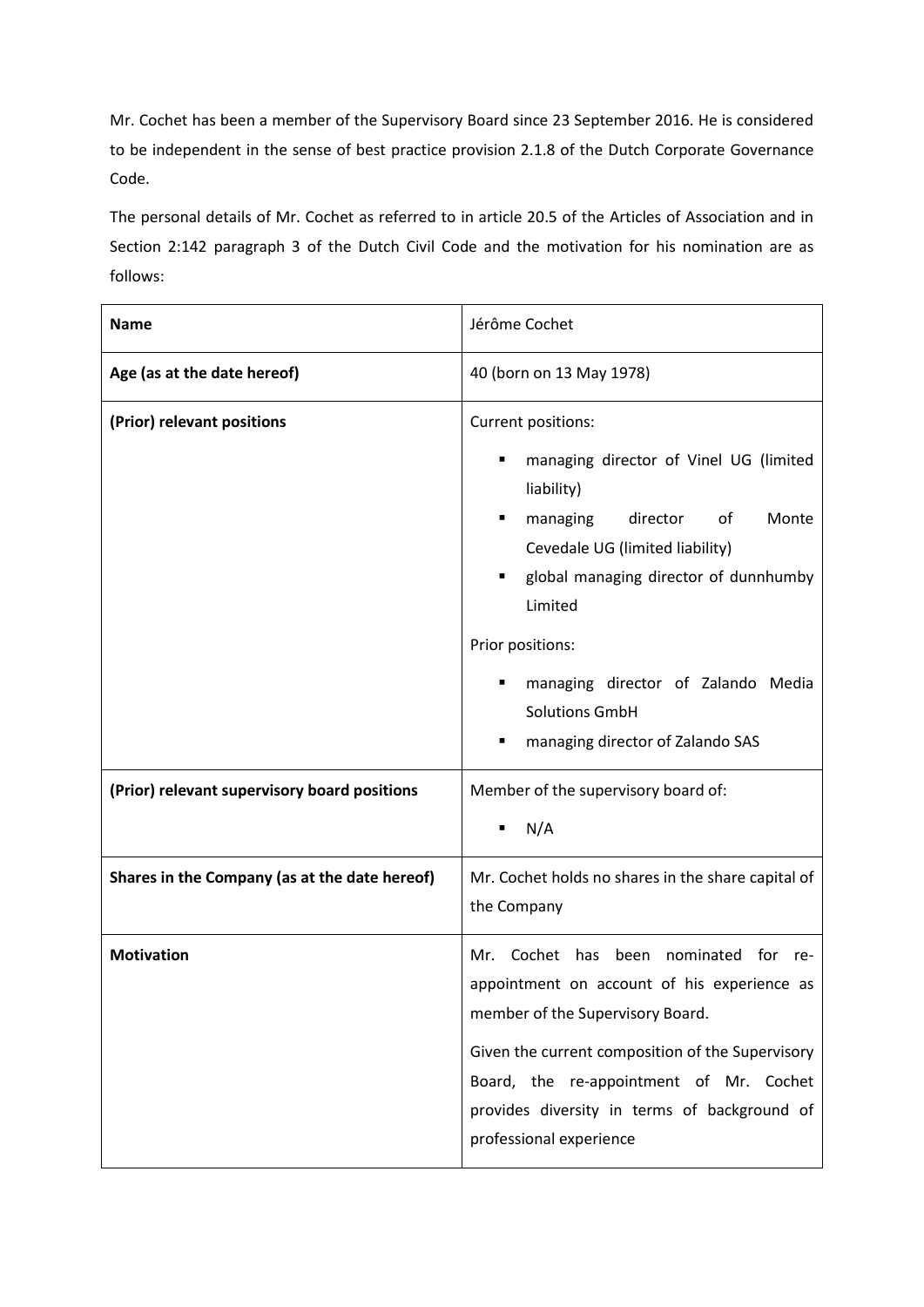#### *Stock options to be granted to employees*

## **Agenda item 8: Proposal regarding the granting of rights to acquire shares (stock options) to employees (***voting item***)**

In addition to the 2018 Stock Option Plan, it is proposed that a new employee stock option plan will be implemented pursuant to which certain employees can be granted rights to acquire shares in the share capital of the Company (stock options) (the "**New ESOP**"). The key elements of the New ESOP are:

- a. eligible participants will be employees of the Company, or of the Company's subsidiaries, who are part of the management of the Company below the level of the Managing Board (i.e. members of the Managing Board and the Supervisory Board will not be eligible participants);
- b. the Managing Board will grant eligible participants rights to acquire shares in the share capital of the Company (stock options);
- c. the New ESOP will have a term of seven years;
- d. annually, the maximum total amount of rights to be granted to acquire shares in the share capital of the Company (stock options) will be up to a maximum of 2% of the total number of issued shares outstanding on the date of each annual general meeting;
- e. the exercise price of the stock options will be the closing share price of the Company as quoted on the Frankfurt Stock Exchange on the day of the grant;
- f. eligible participants will have the right to exercise the stock options (vesting period) in accordance with the following schedule: 1/3 after two years, 1/3 after three years and 1/3 after four years (in each case after the date of the grant).

It is proposed that the general meeting authorises the Managing Board as the corporate body authorised to grant rights to acquire shares, subject to the prior approval of the Supervisory Board, up to a maximum of 2% of the total number of issued shares outstanding on the date of this annual general meeting under, pursuant to and in connection with the New ESOP for the calendar year 2019.

It is envisaged that further authorisation(s) will be granted to the Managing Board at the next annual general meeting(s) to grant rights to acquire shares under, pursuant to and in connection with the New ESOP.

*Designation regarding the issue of shares, the granting of rights to acquire shares and the restriction or exclusion of pre-emptive rights*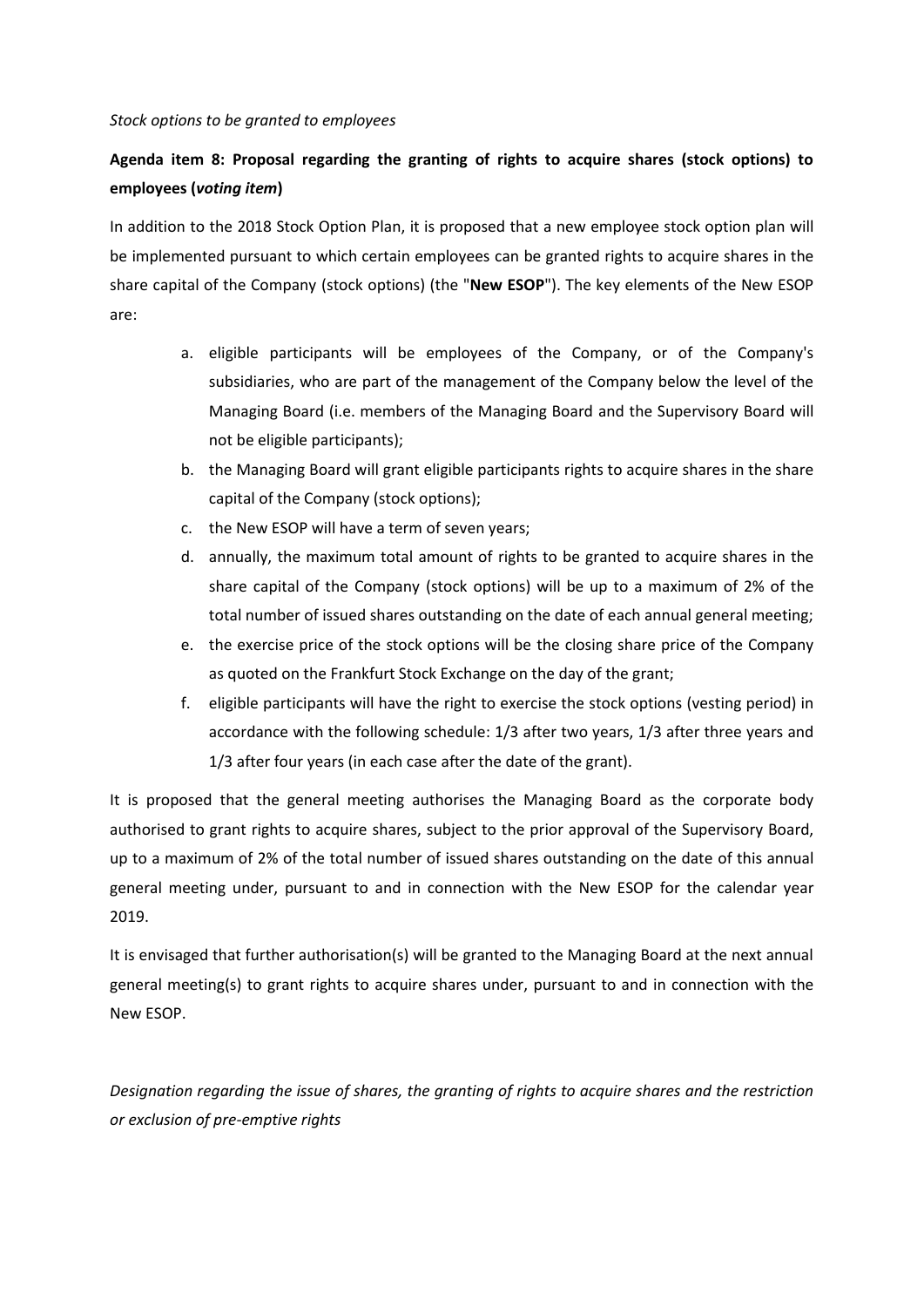## **Agenda item 9.a.: Revocation of the current designation of the Managing Board as the corporate body authorised to issue shares and/or grant rights to acquire shares subject to certain conditions (***voting item***)**

It is proposed that the current authorisation given pursuant to the resolution of the general meeting on 26 April 2018 will no longer be in force and effect to the extent such authorisation has not been used (in whole or in part) by the Managing Board before the date of this annual general meeting, provided that a new authorisation will be granted pursuant to and in accordance with proposal 9.c.

## **Agenda item 9.b.: Revocation of the current designation of the Managing Board as the corporate body authorised to restrict or exclude the pre-emptive rights upon the issue of shares and/or the granting of rights to acquire shares as described under agenda item 9.a. subject to certain conditions (***voting item***)**

It is proposed that the current authorisation given pursuant to the resolution of the general meeting on 26 April 2018 will no longer be in force and effect to the extent such authorisation has not been used (in whole or in part) by the Managing Board, provided that a new authorisation will be granted pursuant to and in accordance with proposal 9.d.

## **Agenda item 9.c.: Designation of the Managing Board as the corporate body authorised to issue shares and/or grant rights to acquire shares subject to certain conditions (***voting item***)**

In addition to the proposal under agenda item 8, it is proposed that the general meeting appoints the Managing Board for a period of five years as from the date of this annual general meeting (i.e. up to and including 29 April 2024), or until such date on which the general meeting revokes or again extends the authorisation, if earlier, as the corporate body authorised to issue shares and grant rights to acquire shares, subject to the prior approval of the Supervisory Board, up to a maximum of 20% of the total number of issued shares outstanding on the date of this annual general meeting.

This authorisation is granted to the Managing Board under the explicit reservation that the general meeting reserves its rights that it is at any time during such authorisation also authorised to issue shares and grant rights to acquire shares in the share capital of the Company.

## **Agenda item 9.d.: Designation of the Managing Board as the corporate body authorised to restrict or exclude the pre-emptive rights upon the issue of shares and/or the granting of rights to acquire shares as described under agenda item 9.c. subject to certain conditions (***voting item***)**

It is proposed that the general meeting appoints the Managing Board for a period of five years as from the date of this annual general meeting (i.e. up to and including 29 April 2024), or until such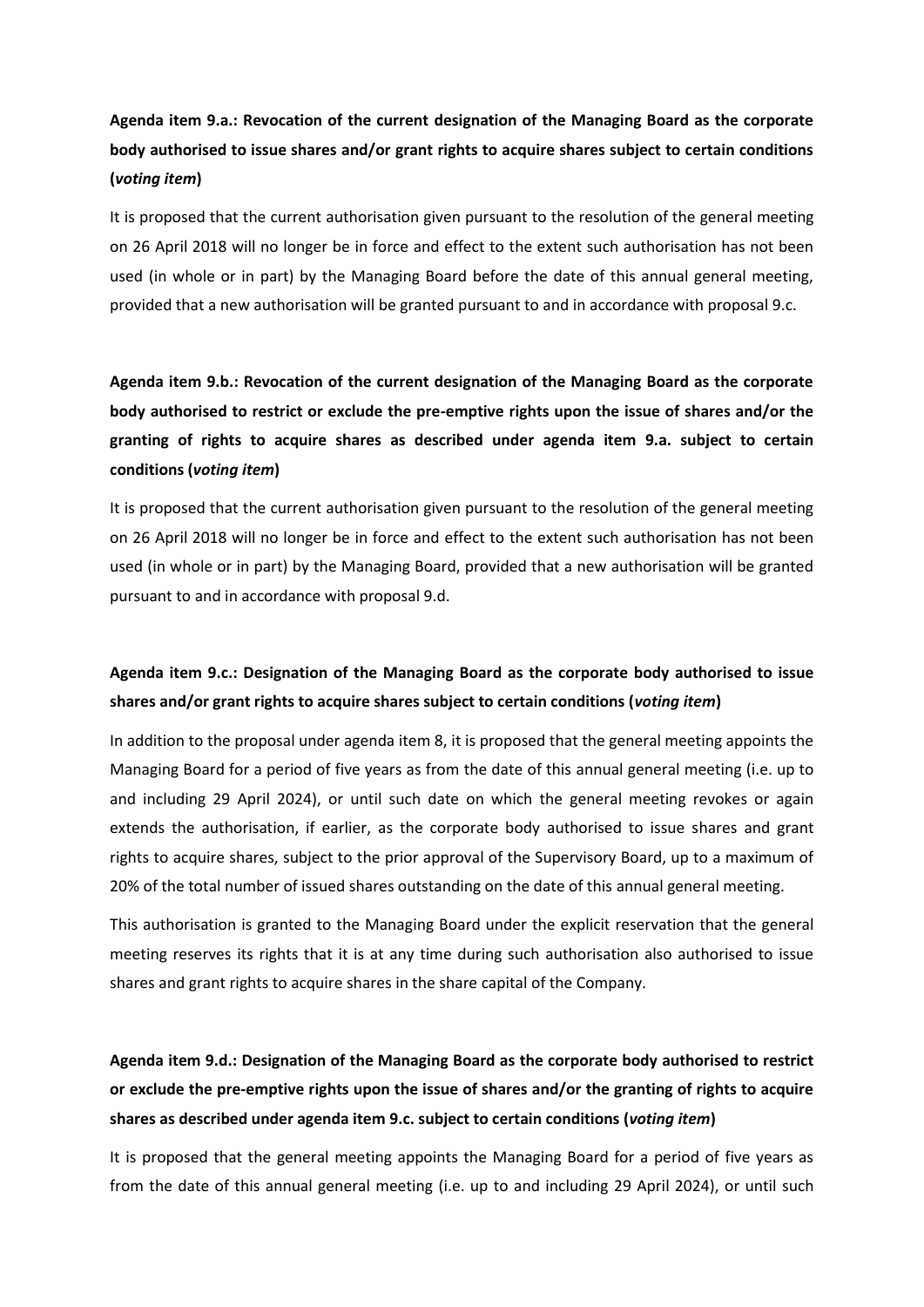date on which the general meeting revokes or again extends the authorisation, if earlier, as the corporate body authorised to restrict and exclude the pre-emptive rights accruing to shareholders in respect of the issue of shares or the granting of rights to acquire shares as described in proposal 9.c., subject to the prior approval of the Supervisory Board.

This authorisation is granted to the Managing Board under the explicit reservation that the general meeting reserves its rights that it is at any time during such authorisation also authorised to restrict and exclude the pre-emptive rights accruing to shareholders in respect of the issue of such shares or the granting of rights to acquire such shares.

### *Authorisation to repurchase shares*

## **Agenda item 10: Prolongation of the authorisation of the Managing Board to repurchase shares in the Company's own share capital (***voting item***)**

It is proposed that the general meeting authorises the Managing Board to repurchase shares, on the stock exchange or otherwise, for a period of 18 months as from the date of this annual general meeting (i.e. up to and including 29 October 2020), up to a maximum of 10% of the total number of issued shares outstanding on the date of this annual general meeting, provided that the Company will not hold more shares in treasury than a maximum 10% of the issued and outstanding share capital at any given time. The repurchase can take place at a price between the nominal value of the shares and the weighted average price on the Xetra trading venue at the Frankfurt Stock Exchange for five trading days prior the day of purchase plus 10%. This price range enables the Company to adequately repurchase its own shares, also in volatile market conditions.

### **Agenda item 11: Questions and any other business**

**Agenda item 12: Closing**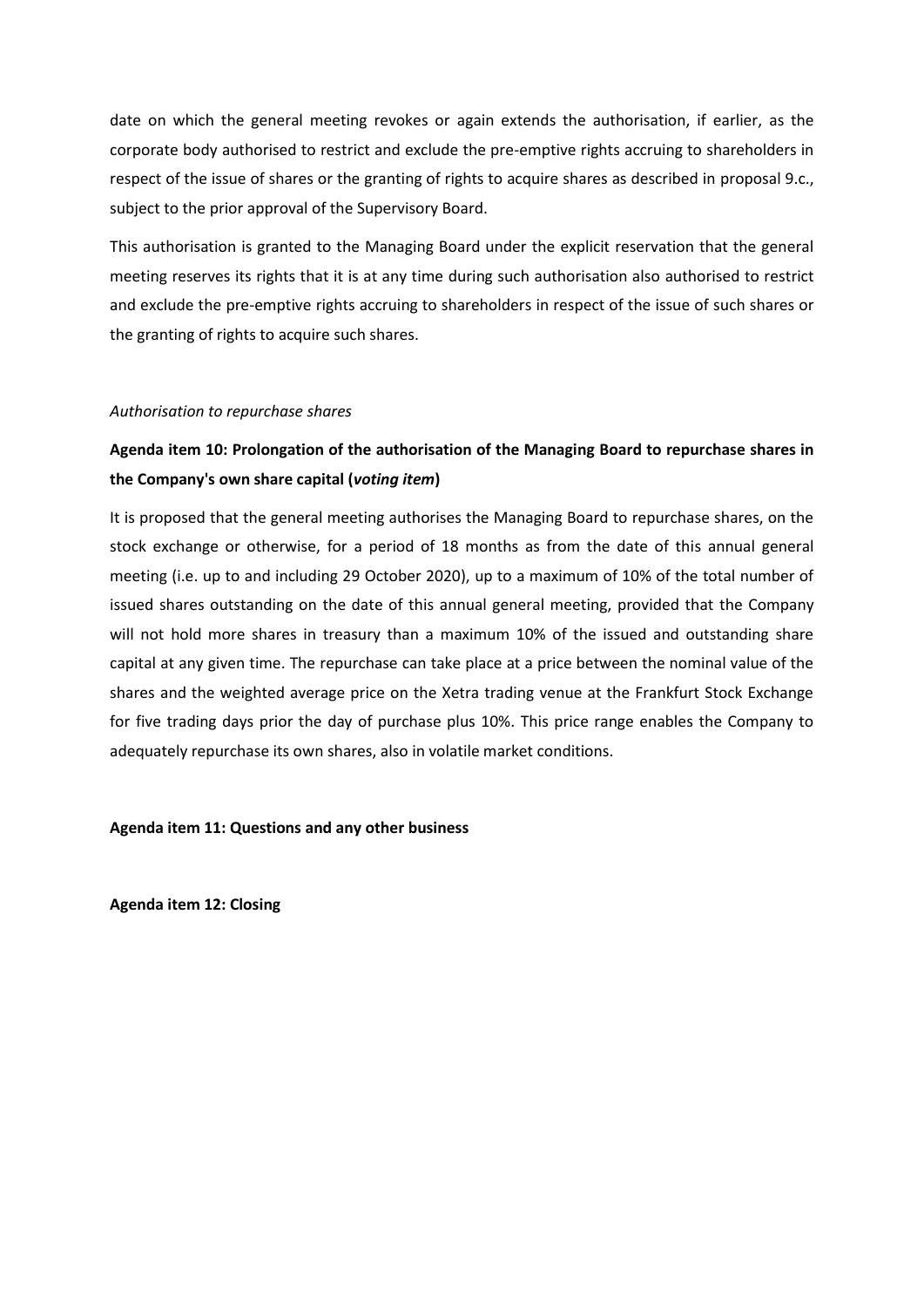#### **3. GENERAL INFORMATION**

#### *Meeting documents*

The agenda with the explanatory notes thereto are available on the Company's website as from today [\(http://shop-apotheke-europe.com\)](http://shop-apotheke-europe.com/). Copies of the aforementioned documents are also available to shareholders free of charge. If you wish to receive copies, please contact Mr. Dr. Ulrich Wandel, tel. +31 77 850 6117 or email: [ulrich.wandel@shop-apotheke.com.](mailto:ulrich.wandel@shop-apotheke.com) These documents are also available for review by shareholders at the Company's offices at Dirk Hartogweg 14, 5928 LV Venlo, The Netherlands.

#### *Record Date*

The Managing Board has determined that persons entitled to participate in and vote at the annual general meeting of the Company on **Tuesday, 30 April 2019** will be those persons who, after all changes have been processed, have these rights on **Tuesday, 2 April 2019** (the "**Record Date**") **at 18:00 CEST** and are registered as such in one of the designated registers, provided that those persons have registered for the annual general meeting in time in accordance with the provisions below.

#### *Registration for attendance in person*

Shareholders who wish to attend the annual general meeting are required to notify Better Orange IR & HV AG via fax +49 (0)89 889690655 or via email [shop-apotheke@better-orange.de](mailto:shop-apotheke@better-orange.de) through their bank or stockbroker. Notification can take place as from **Wednesday, 3 April** until **18:00 CEST on Wednesday, 24 April 2019** at the latest. For this purpose, the intermediary that has registered the shares shall, no later than **13:00 CEST on Thursday, 25 April 2019** issue a statement to Better Orange IR & HV AG via fax +49 (0)89 889690655 or via email [shop-apotheke@better-orange.de](mailto:shop-apotheke@better-orange.de) that the shares were registered in the name of the holder thereof **on the Record Date at 18:00 CEST**. Subsequently the shareholder will receive a proof of registration which will also serve as an admission ticket for the annual general meeting. In addition, the intermediaries are requested to include the full address details of the relevant shareholders in order to be able to verify the shareholding on the Record Date in an efficient manner.

#### *Proxy voting and voting instructions*

Shareholders who are entitled to attend the annual general meeting pursuant to the above provisions and choose to be represented shall, in addition to the registering for the annual general meeting as described above, give a third party or a person designated by the Company a duly signed proxy to represent them at the annual general meeting and to vote on their behalf. Such proxy must